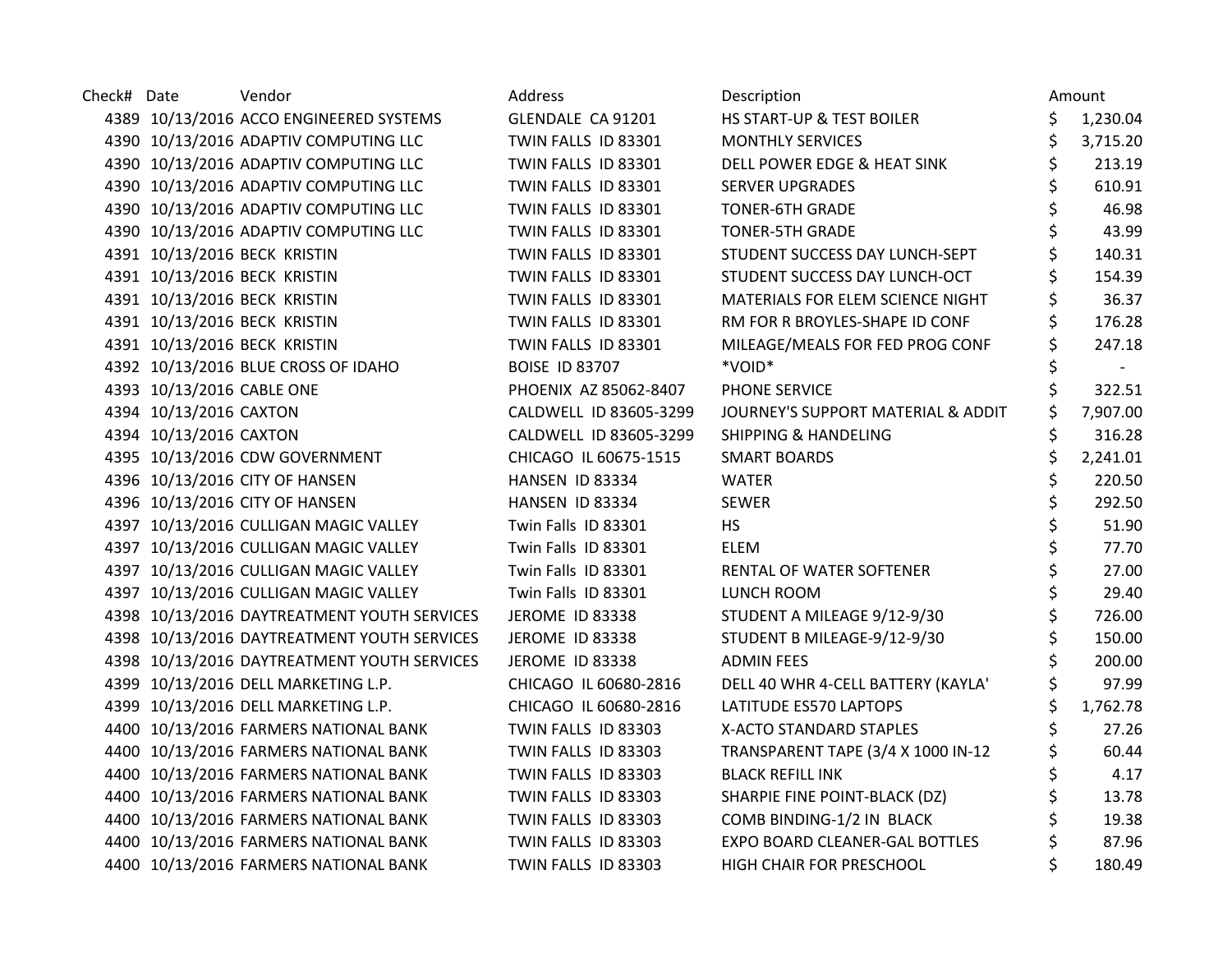| 4400 10/13/2016 FARMERS NATIONAL BANK                              | TWIN FALLS ID 83303                          | POSTAGE FOR MAILINGS                            | \$<br>14.70    |
|--------------------------------------------------------------------|----------------------------------------------|-------------------------------------------------|----------------|
| 4400 10/13/2016 FARMERS NATIONAL BANK                              | TWIN FALLS ID 83303                          | <b>BASKETBALL HOOPS-DONATION</b>                | \$<br>99.96    |
| 4400 10/13/2016 FARMERS NATIONAL BANK                              | TWIN FALLS ID 83303                          | POSTAGE FOR HEARING                             | \$<br>13.45    |
| 4400 10/13/2016 FARMERS NATIONAL BANK                              | TWIN FALLS ID 83303                          | LUNCH FOR LEADERSHIP TEAM                       | \$<br>37.88    |
| 4400 10/13/2016 FARMERS NATIONAL BANK                              | TWIN FALLS ID 83303                          | <b>TESTS &amp; SUPPLIES</b>                     | 132.67         |
| 4400 10/13/2016 FARMERS NATIONAL BANK                              | TWIN FALLS ID 83303                          | <b>6TH GRADE SUPPLIES</b>                       | \$<br>15.29    |
| 4400 10/13/2016 FARMERS NATIONAL BANK                              | TWIN FALLS ID 83303                          | <b>DUAL CREDIT BOOKS</b>                        | \$<br>22.99    |
| 4401 10/13/2016 FOOD SERVICES OF AMERICA                           | SEATTLE WA 98124-1846                        | <b>FOOD SUPPLIES</b>                            | \$<br>1,170.85 |
| 4401 10/13/2016 FOOD SERVICES OF AMERICA                           | SEATTLE WA 98124-1846                        | <b>FOOD SUPPLIES</b>                            | \$<br>543.04   |
| 4401 10/13/2016 FOOD SERVICES OF AMERICA                           | SEATTLE WA 98124-1846                        | <b>FOOD SUPPLIES</b>                            | 372.40         |
| 4401 10/13/2016 FOOD SERVICES OF AMERICA                           | SEATTLE WA 98124-1846                        | <b>FOOD SUPPLIES</b>                            | \$<br>557.79   |
| 4401 10/13/2016 FOOD SERVICES OF AMERICA                           | SEATTLE WA 98124-1846                        | <b>FOOD SUPPLIES-CREDIT</b>                     | (17.80)        |
| 4401 10/13/2016 FOOD SERVICES OF AMERICA                           | SEATTLE WA 98124-1846                        | <b>FOOD SUPPLIES-CREDIT</b>                     | \$<br>(28.11)  |
| 4401 10/13/2016 FOOD SERVICES OF AMERICA                           | SEATTLE WA 98124-1846                        | <b>FOOD SUPPLIES</b>                            | \$<br>529.50   |
| 4401 10/13/2016 FOOD SERVICES OF AMERICA                           | SEATTLE WA 98124-1846                        | <b>FFVP</b>                                     | \$<br>223.28   |
| 4401 10/13/2016 FOOD SERVICES OF AMERICA                           | SEATTLE WA 98124-1846                        | <b>FFVP</b>                                     | \$<br>225.58   |
| 4401 10/13/2016 FOOD SERVICES OF AMERICA                           | SEATTLE WA 98124-1846                        | <b>FFVP</b>                                     | 190.33         |
| 4402 10/13/2016 GEM STATE PAPER                                    | TWIN FALLS ID 83303-0469                     | VACUUM CLEANER SPECTRUM 15D                     | \$<br>349.95   |
| 4403 10/13/2016 GREAT AMERICA FINANCIAL SERV                       | DALLAS TX 75266-0831                         | COPIER AGREEMENT-ELEM                           | \$<br>138.00   |
| 4403 10/13/2016 GREAT AMERICA FINANCIAL SERV                       | DALLAS TX 75266-0831                         | <b>COPIER AGREEMENT-HS</b>                      | \$<br>137.00   |
| 4404 10/13/2016 Hansen School Dist #415                            |                                              | <b>TAXES-FICA &amp; MEDICARE</b>                | 11,835.43      |
| 4405 10/13/2016 Hansen School Dist #415                            |                                              | PERSI-RETIREMENT BENEFIT                        | 17,619.49      |
| 4406 10/13/2016 Hansen School Dist. #415                           |                                              | PAYROLL                                         | \$160,622.44   |
| 4407 10/13/2016 HOME DEPOT CREDIT SERV                             |                                              | COLUMBUS OH 43218-3175 WATER HEATER FOR AG BLDG | 328.00         |
| 4407 10/13/2016 HOME DEPOT CREDIT SERV                             |                                              | COLUMBUS OH 43218-3175 PRESCHOOL KITCHEN FAUCET | \$<br>29.98    |
| 4407 10/13/2016 HOME DEPOT CREDIT SERV                             | COLUMBUS OH 43218-3175 LIGHT BULBS-CAFETERIA |                                                 | \$<br>8.91     |
| 4407 10/13/2016 HOME DEPOT CREDIT SERV                             | COLUMBUS OH 43218-3175 SPRINKLER HEADS       |                                                 | \$<br>22.02    |
| 4407 10/13/2016 HOME DEPOT CREDIT SERV                             | COLUMBUS OH 43218-3175 SUPPLIES              |                                                 | \$<br>11.96    |
| 4408 10/13/2016 IDAHO DEPT OF HEALTH & WELFARE BOISE ID 83720-0036 |                                              | <b>MEDICAID MATCH</b>                           | \$<br>2,000.00 |
| 4409 10/13/2016 IDAHO POWER                                        | Seattle WA 98124-1966                        | <b>FOOTBALL FIELD</b>                           | \$<br>5.20     |
| 4409 10/13/2016 IDAHO POWER                                        | Seattle WA 98124-1966                        | JR/SR HIGH                                      | \$<br>2,094.80 |
| 4409 10/13/2016 IDAHO POWER                                        | Seattle WA 98124-1966                        | <b>IRRIGATION PUMP</b>                          | \$<br>308.69   |
| 4409 10/13/2016 IDAHO POWER                                        | Seattle WA 98124-1966                        | <b>ELEM</b>                                     | \$<br>1,585.07 |
| 4409 10/13/2016 IDAHO POWER                                        | Seattle WA 98124-1966                        | PRESCHOOL                                       | \$<br>47.20    |
| 4410 10/13/2016 INTEGRATED TECHNOLOGIES                            | TWIN FALLS ID 83303-1843                     | <b>JR/SR HIGH COPIES</b>                        | \$<br>268.98   |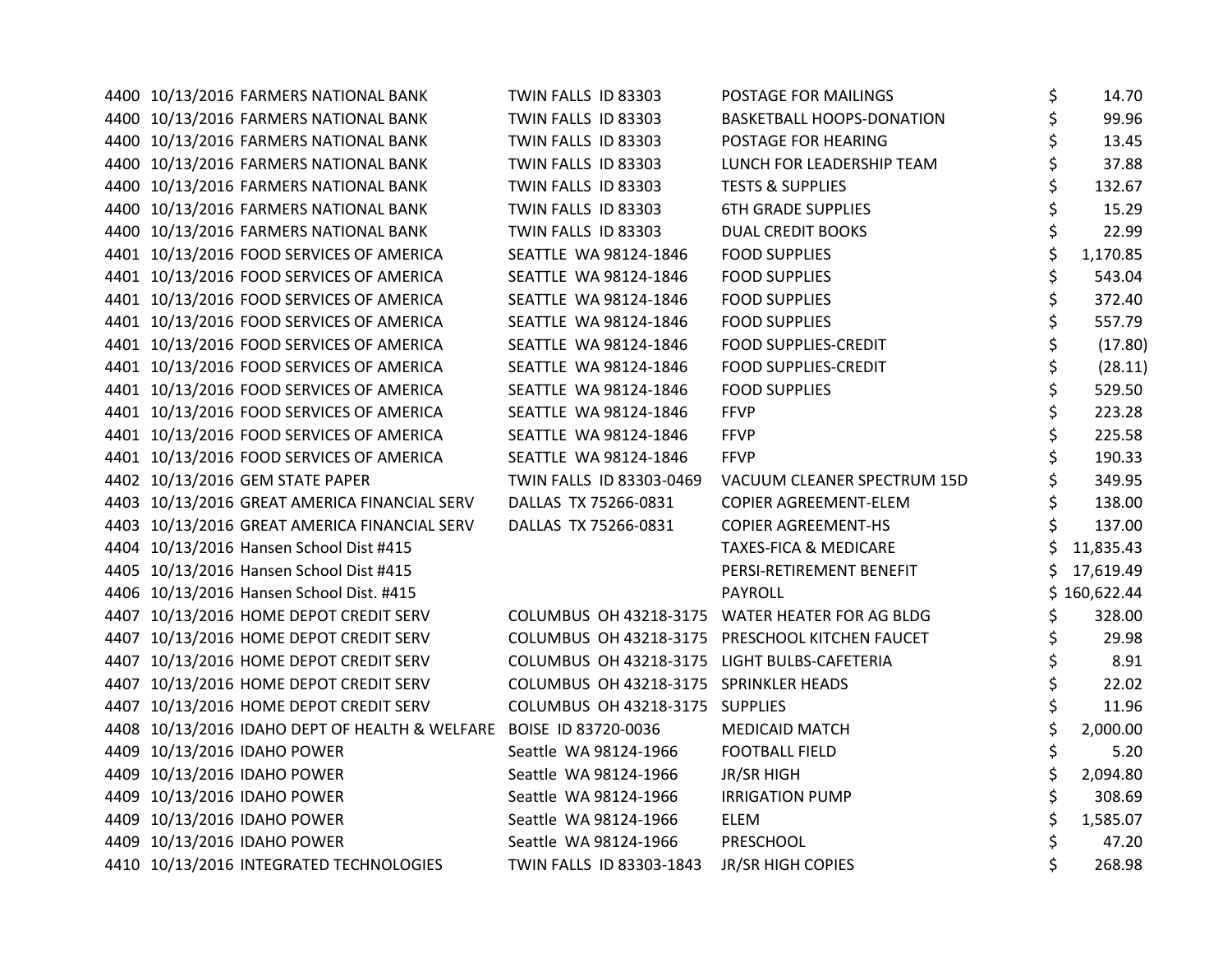| 4410 10/13/2016 INTEGRATED TECHNOLOGIES   | TWIN FALLS ID 83303-1843 HS FRONT OFFICE |                                                                | \$ | 17.30    |
|-------------------------------------------|------------------------------------------|----------------------------------------------------------------|----|----------|
| 4410 10/13/2016 INTEGRATED TECHNOLOGIES   | TWIN FALLS ID 83303-1843                 | ELEM COPIES-XEROX                                              | \$ | 127.16   |
| 4410 10/13/2016 INTEGRATED TECHNOLOGIES   | TWIN FALLS ID 83303-1843                 | <b>ELEM COPIES-SHARP</b>                                       | \$ | 274.06   |
| 4411 10/13/2016 INTERMOUNTAIN GAS         | <b>BOISE ID 83732</b>                    | JR/SR HIGH                                                     | \$ | 46.37    |
| 4411 10/13/2016 INTERMOUNTAIN GAS         | <b>BOISE ID 83732</b>                    | AG BLDG                                                        | \$ | 20.88    |
| 4411 10/13/2016 INTERMOUNTAIN GAS         | <b>BOISE ID 83732</b>                    | ELEMENTARY                                                     | \$ | 18.64    |
| 4411 10/13/2016 INTERMOUNTAIN GAS         | <b>BOISE ID 83732</b>                    | PRESCHOOL                                                      |    | 4.32     |
| 4412 10/13/2016 LASSO JAMES               | HANSEN ID 83334                          | <b>DRIVER MEAL</b>                                             | \$ | 6.50     |
| 4413 10/13/2016 MEADOW GOLD DAIRIES-BOISE | DENVER CO 80271-0960                     | <b>DAIRY PRODUCTS</b>                                          | \$ | 1,889.14 |
| 4414 10/13/2016 RIDLEY'S                  | TWIN FALLS ID 83301                      | <b>AMONIA FOR WASPS</b>                                        | \$ | 2.98     |
| 4415 10/13/2016 SELECT SOURCE INC         | KIMBERLY ID 83341                        | <b>SUPPLIES</b>                                                | \$ | 51.91    |
| 4416 10/13/2016 SKINNER HEIDI             | TWIN FALLS ID 83301                      | AFTER SCHOOL SNACKS                                            | \$ | 130.91   |
| 4416 10/13/2016 SKINNER HEIDI             | TWIN FALLS ID 83301                      | AFTER SCHOOL SNACKS                                            |    | 73.69    |
| 4416 10/13/2016 SKINNER HEIDI             | TWIN FALLS ID 83301                      | <b>STEM NIGHT TREATS</b>                                       |    | 117.46   |
| 4416 10/13/2016 SKINNER HEIDI             | TWIN FALLS ID 83301                      | STEM GRANT PICTURES OF EVENT                                   |    | 16.40    |
| 4417 10/13/2016 STATE TAX COMMISSION      | BOISE ID 83707-0076                      | LUNCH RM                                                       | \$ | 7.41     |
| 4418 10/13/2016 STEVE REGAN CO            |                                          | SALT LAKE CITY UT 84130-067 WESTERN PULP 12" SQUARE HANGING BA | \$ | 147.22   |
| 4418 10/13/2016 STEVE REGAN CO            |                                          | SALT LAKE CITY UT 84130-06750 LB BAG OSMOCOTE-14/14/14 SLOW R  | \$ | 75.94    |
| 4418 10/13/2016 STEVE REGAN CO            |                                          | SALT LAKE CITY UT 84130-067 LANDMARK I-L1020SS WEB TRAY (50 CO | \$ | 161.34   |
| 4418 10/13/2016 STEVE REGAN CO            |                                          | SALT LAKE CITY UT 84130-067 LANDMARK L-1801 INSERT (100 COUNT) | \$ | 156.69   |
| 4418 10/13/2016 STEVE REGAN CO            |                                          | SALT LAKE CITY UT 84130-067 LANDMARK L-505SJ INSERT (100 COUN  |    | 156.69   |
| 4418 10/13/2016 STEVE REGAN CO            |                                          | SALT LAKE CITY UT 84130-0673.8 CUBIC FT BALES #1 SUN GRO SOIL  |    | 687.60   |
| 4418 10/13/2016 STEVE REGAN CO            |                                          | SALT LAKE CITY UT 84130-067 WESTERN PULP 12" ROUND HANGIN BASK | \$ | 131.86   |
| 4419 10/13/2016 TIMES-NEWS                |                                          | CINCINNATI OH 45274-2548 AD FOR MAINTENANCE POSITION           |    | 293.75   |
| 4420 10/13/2016 TOOLS FOR SCHOOLS         | EMMETT ID 83617                          | <b>FOOD SUPPLIES</b>                                           |    | 4,253.19 |
| 4421 10/13/2016 VALLEY WIDE COOPERATIVE   | <b>JEROME ID 83338</b>                   | YELLOW BUS FUEL                                                |    | 1,173.21 |
| 4421 10/13/2016 VALLEY WIDE COOPERATIVE   | <b>JEROME ID 83338</b>                   | MOWER/TRIMMER FUEL                                             |    | 51.44    |
| 4421 10/13/2016 VALLEY WIDE COOPERATIVE   | <b>JEROME ID 83338</b>                   | <b>FUEL CREDIT</b>                                             | \$ | (8.44)   |
| 4421 10/13/2016 VALLEY WIDE COOPERATIVE   | <b>JEROME ID 83338</b>                   | <b>SCHOOL TRUCK</b>                                            | \$ | 5.45     |
| 4421 10/13/2016 VALLEY WIDE COOPERATIVE   | <b>JEROME ID 83338</b>                   | <b>FUEL CREDIT</b>                                             | \$ | (0.94)   |
| 4422 10/13/2016 VERIZON WIRELESS          | DALLAS TX 75266-0108                     | <b>IPAD</b>                                                    | \$ | 30.02    |
| 4423 10/13/2016 WATSON LARRY              | TWIN FALLS ID 83301                      | <b>EVALUATIONS</b>                                             | \$ | 1,750.00 |
| 4423 10/13/2016 WATSON LARRY              | TWIN FALLS ID 83301                      | DUE PROCESS MEETING                                            |    | 150.00   |
| 4423 10/13/2016 WATSON LARRY              | TWIN FALLS ID 83301                      | SPED BEHAVIORAL TEAM MTG                                       | \$ | 100.00   |
| 4424 10/13/2016 WAYMENT BOB               | HANSEN ID 83334                          | <b>DRIVER MEAL</b>                                             | Ś  | 6.50     |